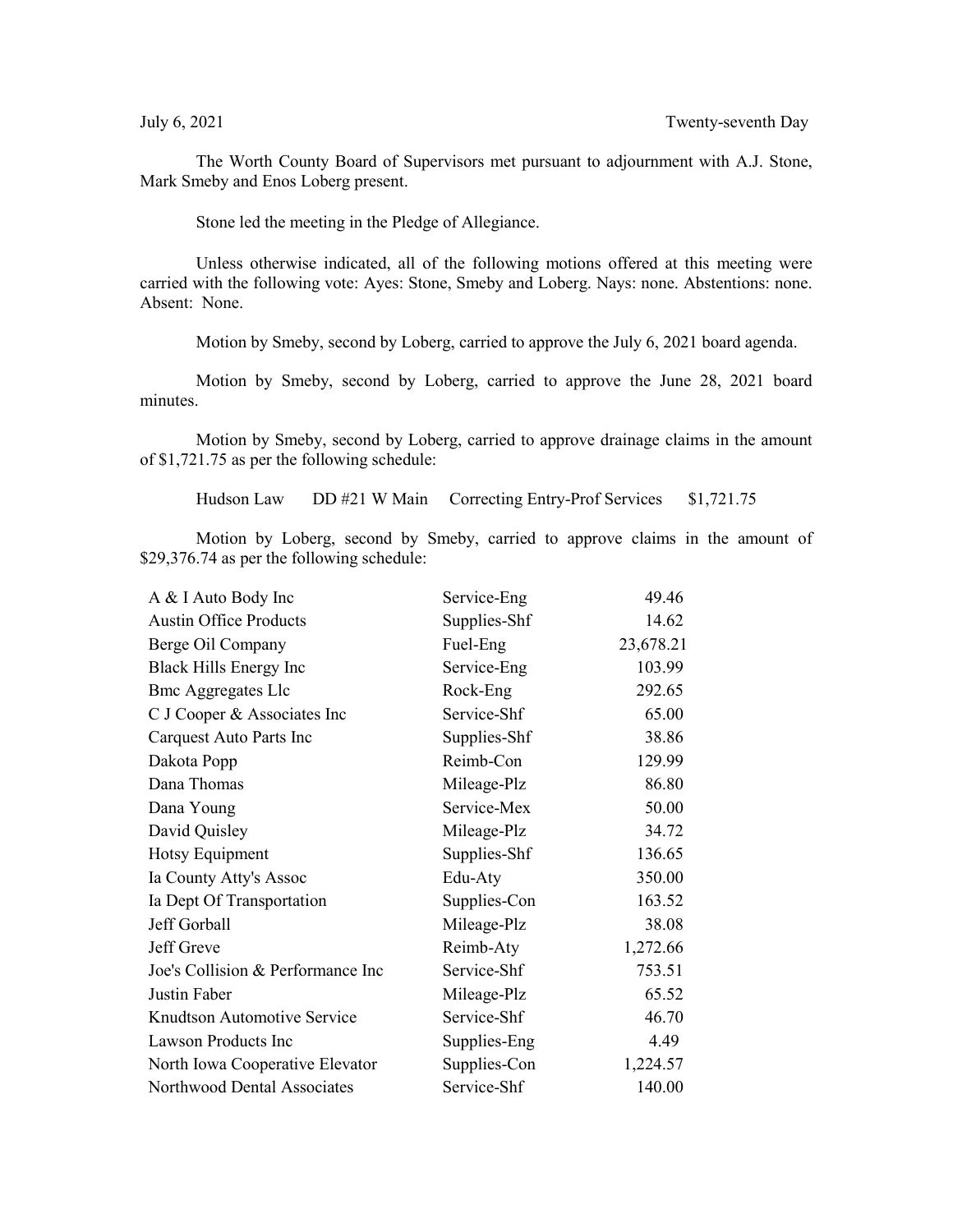| Pathology Assoc Of Mason City | Service-Mex        | 250.00    |
|-------------------------------|--------------------|-----------|
| Plunkett's Pest Control Inc   | Service-Shf        | 52.00     |
| R80 Llc                       | Fuel-Shf           | 40.41     |
| <b>Seat Treasurer</b>         | Edu-Aud            | 25.00     |
| Tim Tuttle                    | Safety-Eng         | 150.00    |
| <b>Todd Rothove</b>           | Mileage-Plz        | 85.12     |
| Ver Helst Snyder Drug         | Supplies-Shf       | 34.21     |
|                               | <b>Grand Total</b> | 29,376.74 |

Motion by Loberg, second by Smeby, carried to approve the Class C Liquor License for Lanterns and Lace.

Chairperson, Aaron Stone recessed the regular session.

Motion by Smeby, second by Loberg, carried to open the public hearing for the Proposed Urban Renewal Plan Amendment at 9:00 A.M. Hearing was opened for public comment, but there was no comment.

Motion by Smeby, second by Loberg, carried to close the public hearing at 9:01 A.M.

Chairperson, Aaron Stone reconvened the regular session.

Motion by Smeby, second by Loberg, carried to approve RESOLUTION NO. 2021.07.06

A resolution to approve 2021 Amendment to Urban Renewal Plan for the Worth County Consolidated Urban Renewal Area

WHEREAS, the Board of Supervisors (the "Board") of Worth County, by resolution previously established the Worth County Consolidated Urban Renewal Area (the "Urban Renewal Area") and adopted an urban renewal plan (the "Plan") for the governance of projects and initiatives to be undertaken in the Urban Renewal Area; and

WHEREAS, Chapter 403 of the Code of Iowa requires that, before a county approves any new urban renewal project, or adds property to an urban renewal area, a county must amend the existing urban renewal plan to include that new project or new property; and

WHEREAS, an amendment to the Plan (the "2021 Amendment") has been prepared which identifies certain property to be added to the Urban Renewal Area and describes a new urban renewal project in the Urban Renewal Area related to providing tax increment financing for improvements to Hwy 105 from I-35 to the Winnebago County line; and

WHEREAS, notice of a public hearing by the Board on the proposed 2021 Amendment was given in strict compliance with the provisions of Chapter 403 of the Code of Iowa, and the Board has conducted the hearing; and

WHEREAS, copies of the 2021 Amendment, notice of public hearing and notice of a consultation meeting with respect to the 2021 Amendment were sent and the consultation meeting was held;